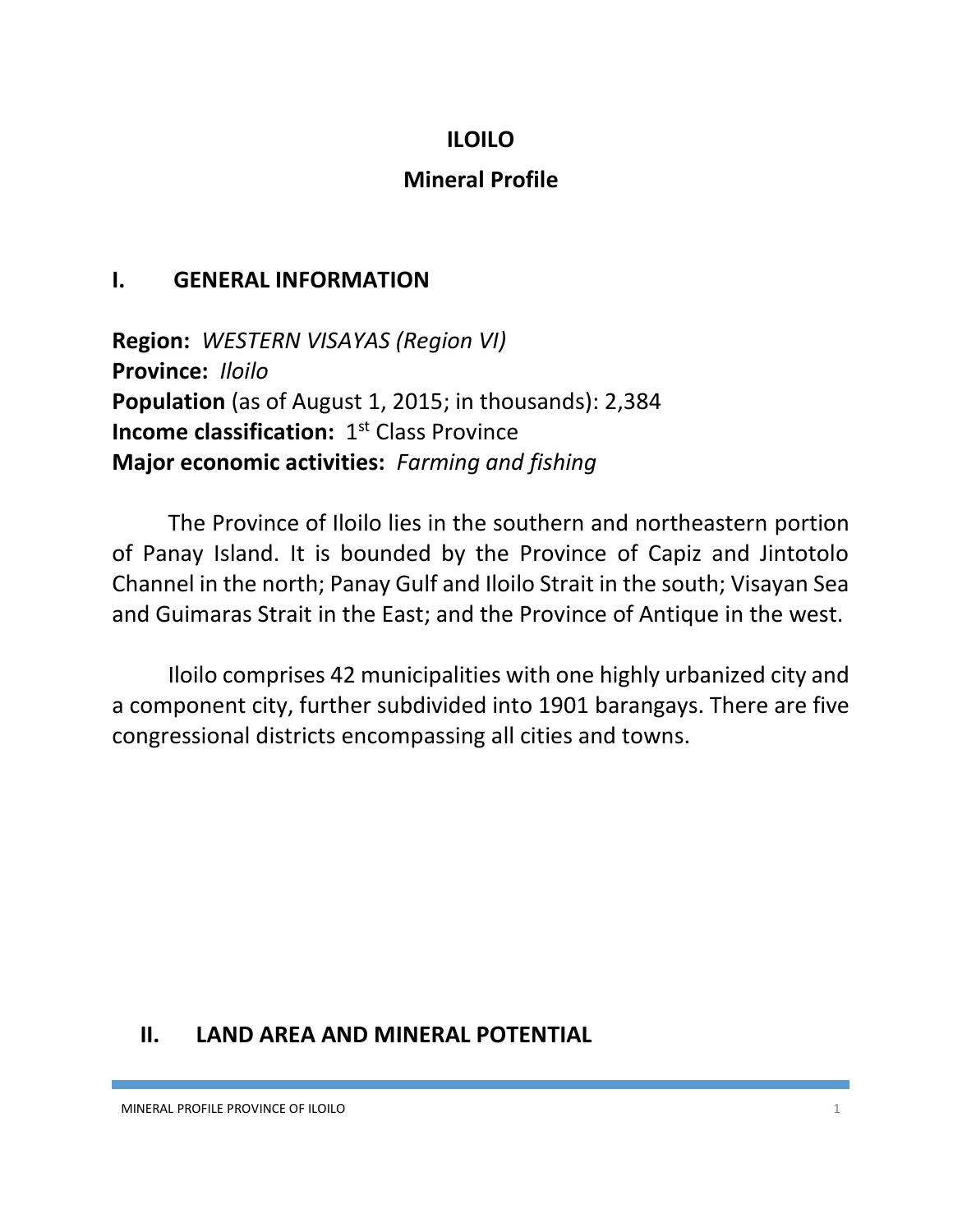Total land area of the province of Iloilo is 471,940 hectares. The total area covered by the approved mining rights is only **2.77% or 13,083.5376** hectares of the total land area of Iloilo.

| <b>TYPE OF MINING RIGHT</b>                            | <b>NUMBER</b>  | <b>AREA</b>      |
|--------------------------------------------------------|----------------|------------------|
| <b>Mineral Production Sharing</b><br>Agreements (MPSA) | 5              | 12,675.1223 has. |
| <b>Mineral Processing Permit</b><br>(MPP)              | 10             | Not applicable   |
| <b>Industrial Sand and Gravel</b><br>(ISAG) Permit     | 21             | 55.1813 has.     |
| <b>Commercial Sand and Gravel</b><br>(CSAG) Permit     | 131            | 166.6886 has.    |
| <b>Quarry Permit</b>                                   | 65             | 184.5454 has.    |
| <b>Gratuitous Permit</b>                               | $\overline{1}$ | 2.0000 has.      |
| <b>TOTAL</b>                                           | 233            | 13,083.5376 has. |

# **Number of Mining Rights Issued by National Government in Iloilo**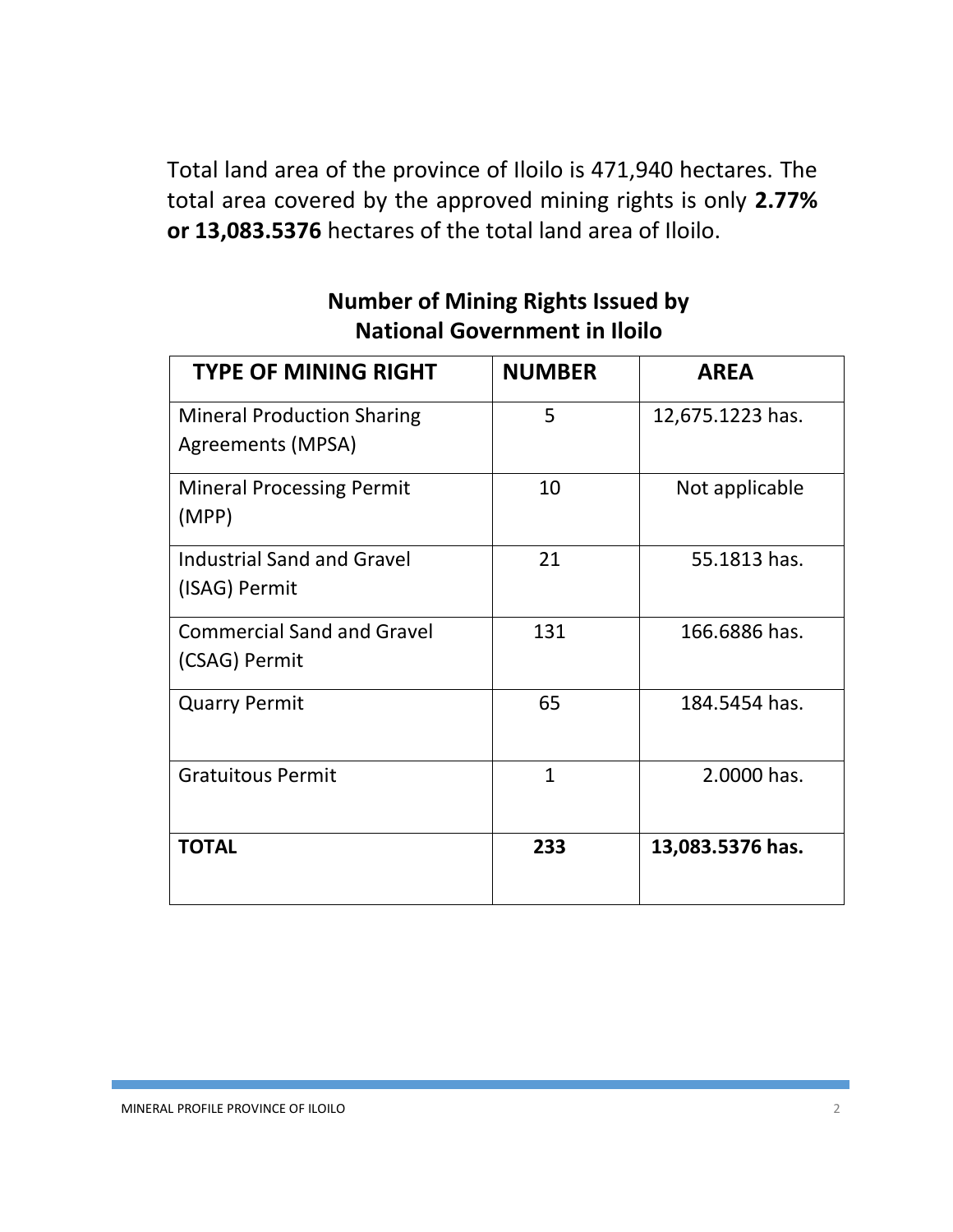

#### **III. MINERAL RESOURCES DEVELOPMENT PROJECTS**

There are three existing mining companies in the province but they are not on operation stage yet. The companies are still on the exploration stage, discovering the potential volume of minerals present in the area.

|                                                        | <b>Mining Projects/ Operators</b>                                          |  |  |
|--------------------------------------------------------|----------------------------------------------------------------------------|--|--|
| and<br>3<br>Copper<br><b>Gold mines</b>                | • 2 Teresa Marble Corporation<br>• Minimax Mineral Exploration Corporation |  |  |
| <b>Basalt Rock and</b><br>other associated<br>minerals | • I.C. Bertumen and Company, Inc.                                          |  |  |
| <b>Sand and Gravel</b>                                 | • Republic Aggregates & Concrete Enterprises<br>Corporation                |  |  |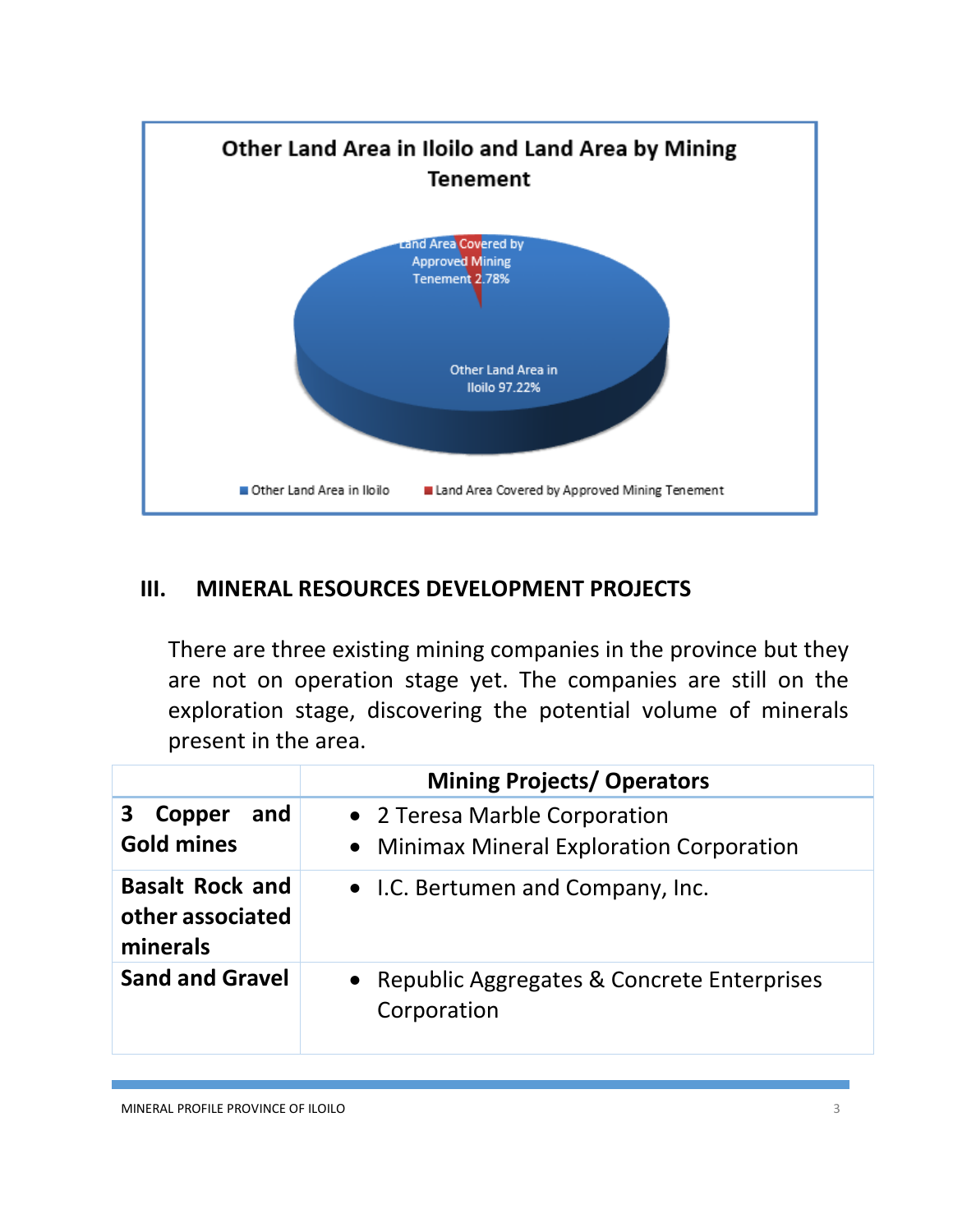|                        | <b>KIMWA-Iloilo Construction Development</b><br>$\bullet$<br><b>Corporation (San Miguel)</b><br>• KIMWA-Iloilo Construction Development<br>Corporation (Pavia)<br><b>MRCT Sand and Gravel</b><br>• Stonehub, Inc.<br><b>Roprim Construction</b><br><b>Bombay Trucking and Hauling Services</b><br>$\bullet$<br>• F. Gurrea Construction, Inc.<br><b>Montepiedra Aggregates Corporation</b><br>Smartmix Precast Concrete, Inc. |
|------------------------|-------------------------------------------------------------------------------------------------------------------------------------------------------------------------------------------------------------------------------------------------------------------------------------------------------------------------------------------------------------------------------------------------------------------------------|
| <b>Sand and Gravel</b> | Abang, Francisco<br>Aguilario, Nenita<br>Alinot, Janet<br>Alinsasaguin, Romelia<br>Alli Resources Development Corp.<br>Almanzar, Conrado, Jr.<br>Abonado, Martha<br>Almarza, Annabelle<br>Altamira, Gil<br>Ampane, Rona<br>Andaya, Ma. Mediatrix<br>Ang, Lina<br>Balmaceda, Rodolfo Jr.<br>Banate, Irene<br>Bejemino, Nathaniel<br>Belmonte, Jocelyn<br>Belmonte, Veronica<br>Biyo, Kim Jan<br>Borres, Rey                    |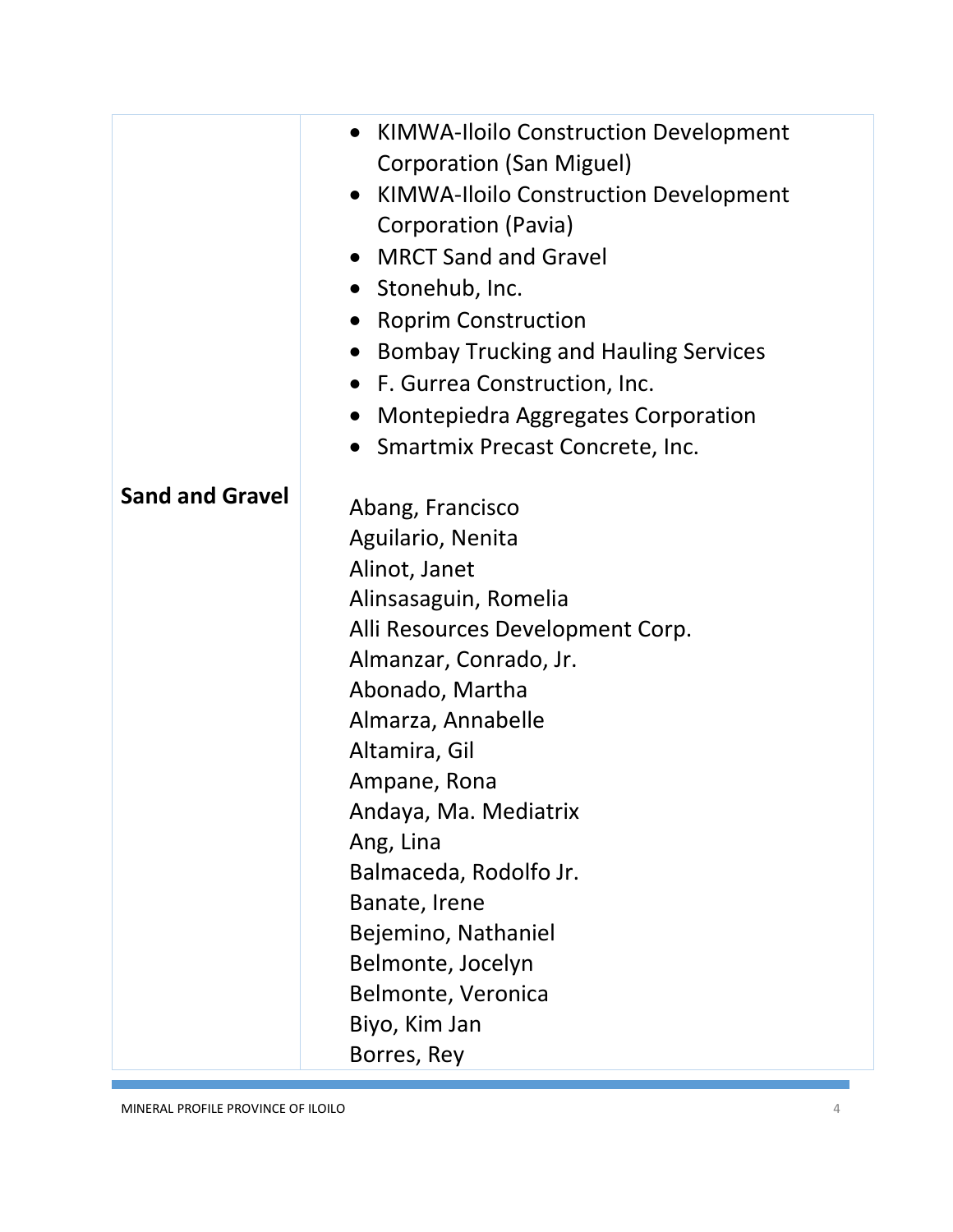Brazas, Joel Bolivar, Lindin Glenn Cachuela, John Capatan, Ian John Caritaativo, Esteban Caro, Constancio, Jr. Carpio, Daisy Carton, Ignacio Castor, Benjamin, Jr. Catolin, Darwin Cepe, Ma. Joji Chiva, Aida Chua, Ramon Consumo, Edwin Delarosa, Rudolph Demos Warlito Deocampo, Alfonso Domejes, Romerto Jr. Dormitorio, Hazel Dumpit, Nenita D'Souza, Ma. Gemma Enriquez, Stephen Enquin, Karen España, Berty Fama, Edmer Fama, Edwin Jr. Fama, Merlyn Gayapa, Hayde Marie Gayatgay, Maricel Gelasan, Jessie Gellor, Marie Cleofas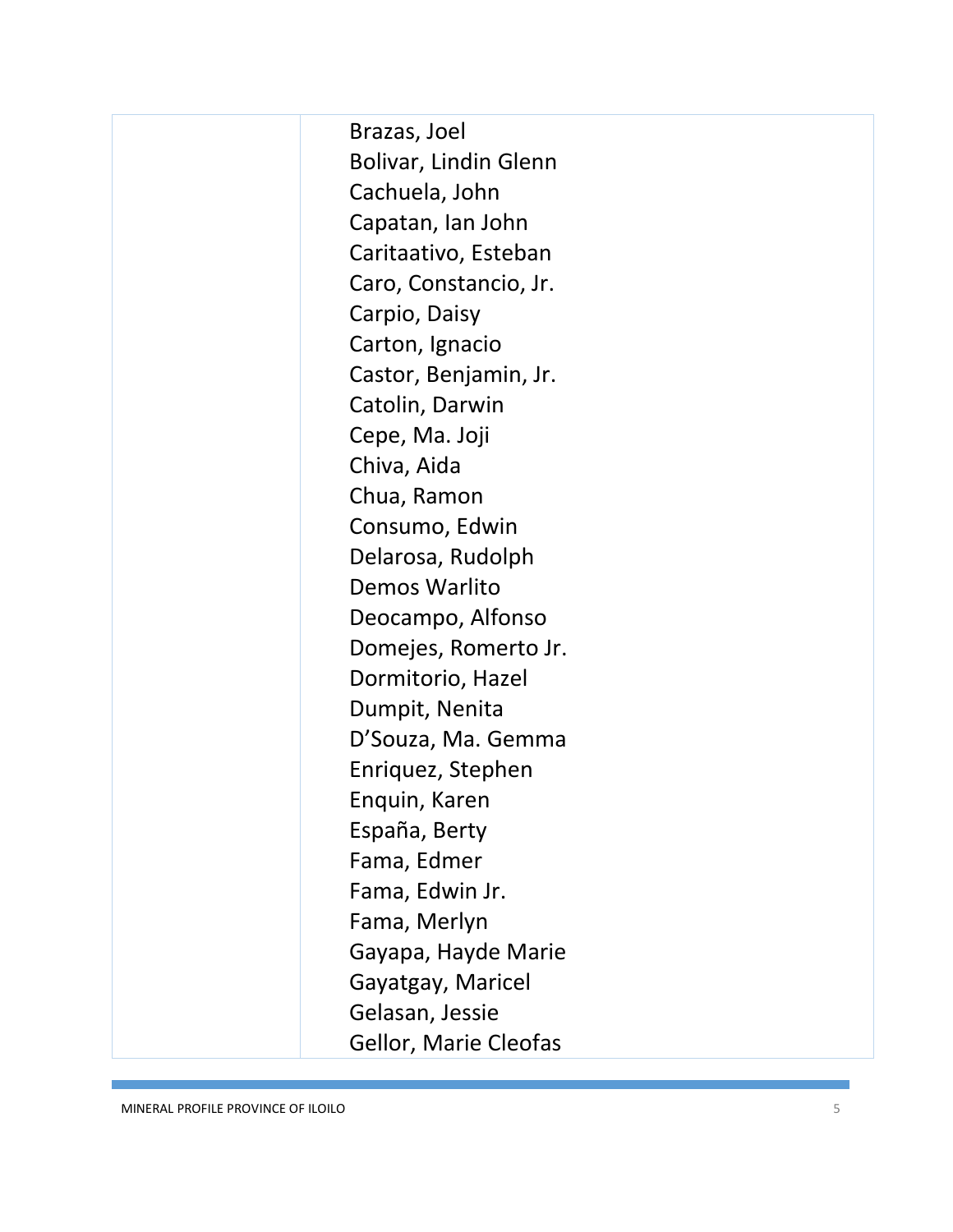Gesulgon, Jocelyn Gotera, Joevani Guevara, Pepito Harder, Geraldine Hermont Sugar Plantation, Inc. Homena, Karina Ibanez, Regie IBC Jalandoni, Cecilia Jalandoni, Edelweiss Jarencio, Ramus Jordan, Anie Marie Lacuit, Jornel Lagura, Kennith Kenji Lamery, Myrna Landero, Syrell Ria Lapastora, Glicer Larano, Mark Anthony Lastimosa, Anita Ledesma, Pedro Legayada, Ramon Leonida, Eduardo Lopez, Christine Lopez, Rogelene Magbanua, James Bryan Mallada, Colleen June Maravilla, Lyle Van Clyde Mujal, Dandy Sr. Navarra, Joe Frie Nolasco, Rolin Octaviano, Aries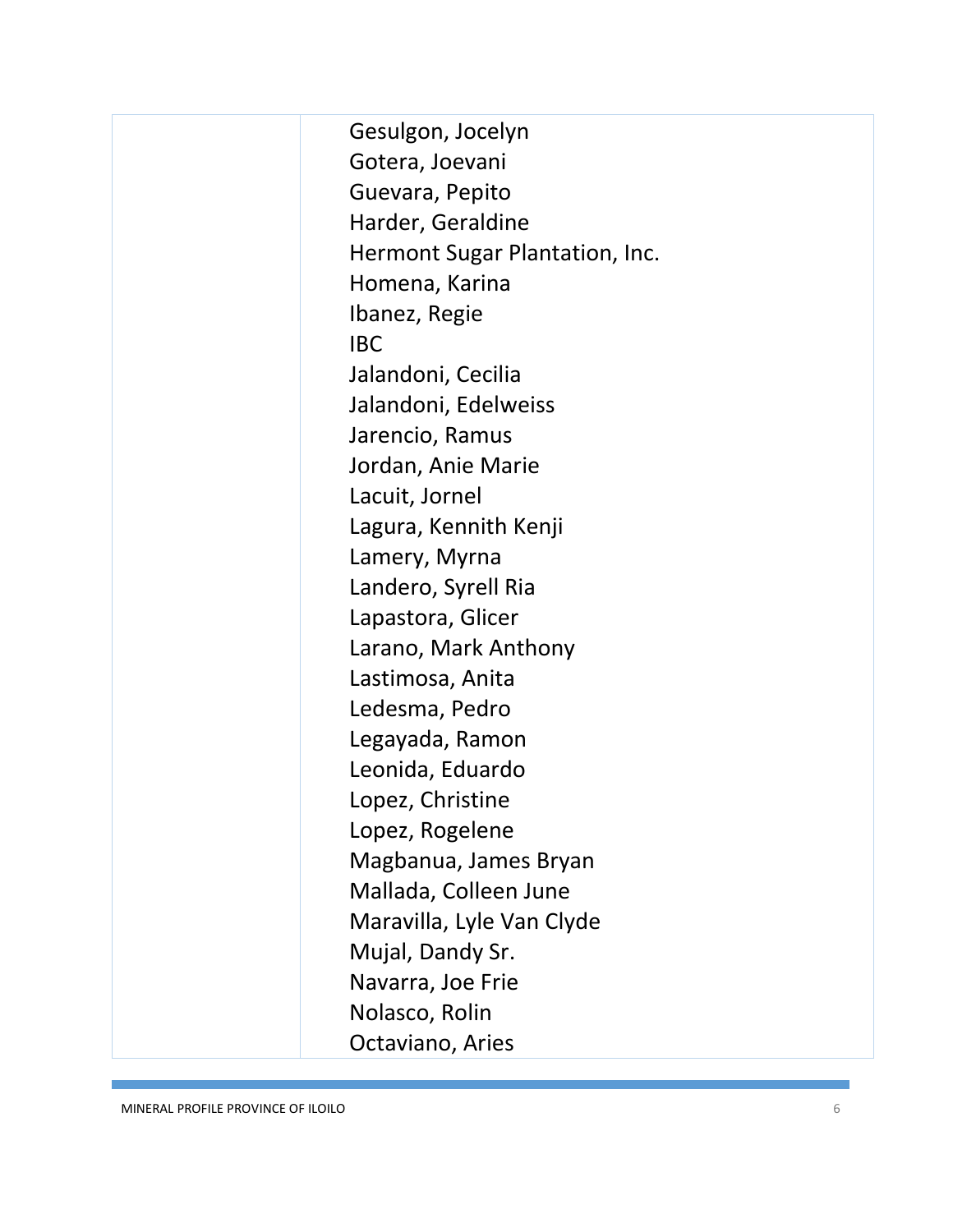Padilla, Sonia Palacios, Linnard Vincent Palma, Nestor Panes, Rey Isidro Pasaporte, Christopher Pastelero, Zedric Paul Pedrejas, Kirk Penol, Jean Margaret Piccio, Philip Anthony Prigula, Nenita Provido, Leah Precia, Lea Precia, Mary Liberty Priagula, Nenita Rago, Fernando Roquios, Shiela Mae Sabarillo, Susan Salibio, Arnulfo Salibio, Pedro San Agustin, Manuel Jr. Sobrevega, Bonifacio Soriano, Constancia Suarnaba, Tommy Brian Tacsagon, Angymar Tapales, Cecilia May Tayongtong, Mary Jean Vargas, Ma. Eva Cecilia Villanueva, Gerardo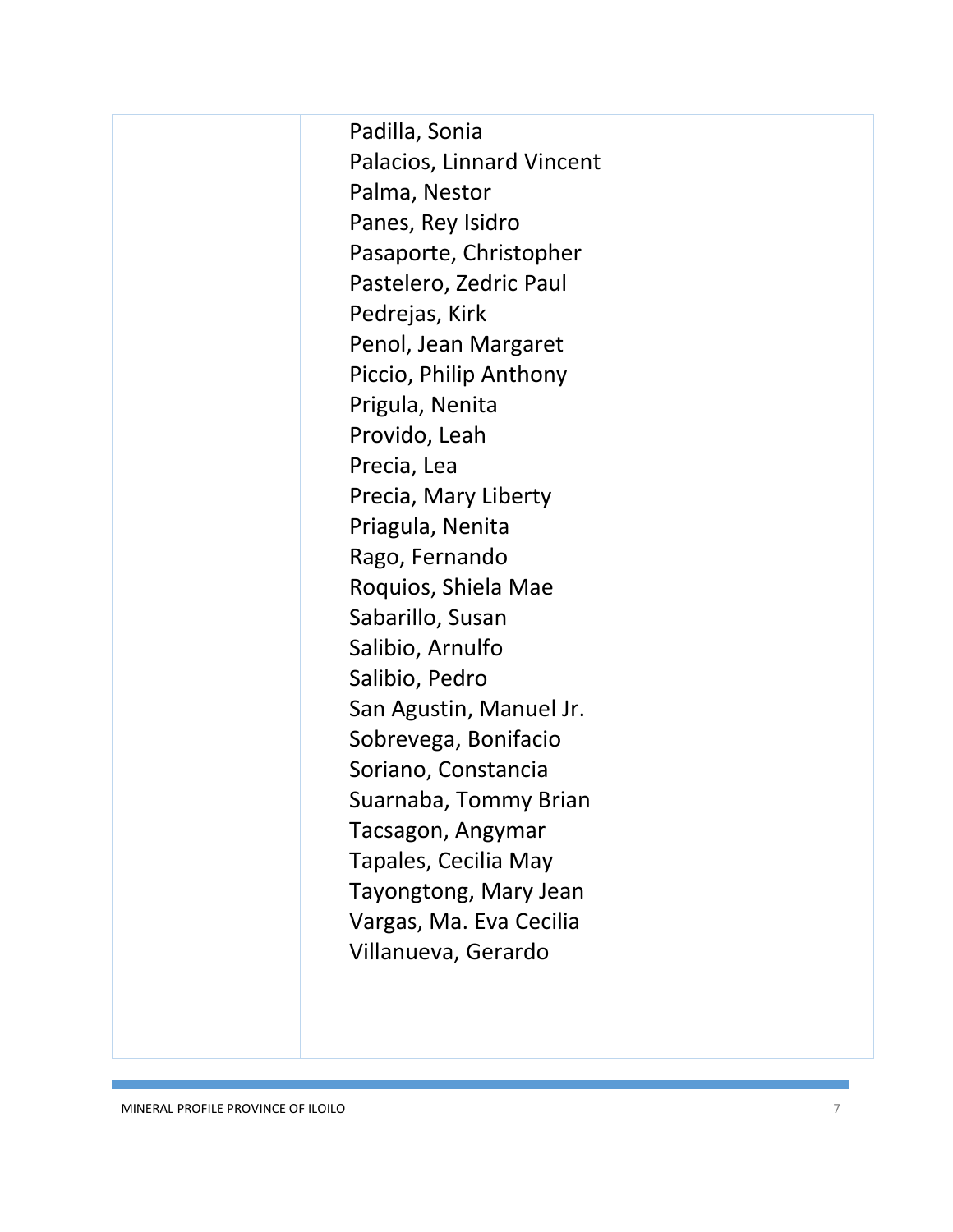| Government<br><b>Gratuitous SAG</b><br><b>Permit</b> | <b>National Integration Administrative</b><br><b>Municipal Government of Cabatuan</b> |
|------------------------------------------------------|---------------------------------------------------------------------------------------|
| <b>Industrial</b><br>Sand<br>& Gravel                | Agravante, Sheryll Grace<br>Calvo, Bernardo<br><b>CAMCU Construction and Supplies</b> |
|                                                      | Chan, Jose Jr.                                                                        |
|                                                      | Dela Cruz, Ma. Anita                                                                  |
|                                                      | Delfin, Sanny                                                                         |
|                                                      | Fortaleza, Abigail                                                                    |
|                                                      | Gumana, Ramon Vincent                                                                 |
|                                                      | <b>IBC</b>                                                                            |
|                                                      | <b>IBC</b>                                                                            |
|                                                      | Jardenil, Raul                                                                        |
|                                                      | LG Golden Mags Corp.                                                                  |
|                                                      | Librodo, Leon Bon                                                                     |
|                                                      | Lua, Joselito Y.                                                                      |
|                                                      | <b>More Enterprises</b>                                                               |
|                                                      | NAGA Crushing Rock and Dev't.                                                         |
|                                                      | <b>NTS San Antonio Resources</b>                                                      |
|                                                      | <b>Christi Emmanuel Panizales</b>                                                     |
|                                                      | Tiangson, Joel                                                                        |
|                                                      | Tupas, Miru                                                                           |
|                                                      | Rodriguez, Mary Jane                                                                  |
| <b>Basalt</b>                                        | Ababao, Ronces                                                                        |
|                                                      | Alvarez, Catherine                                                                    |
|                                                      | Baylen, Rassel                                                                        |
|                                                      |                                                                                       |
|                                                      |                                                                                       |
|                                                      | Felizardo, Francis<br>Hardstone Resources Corp.                                       |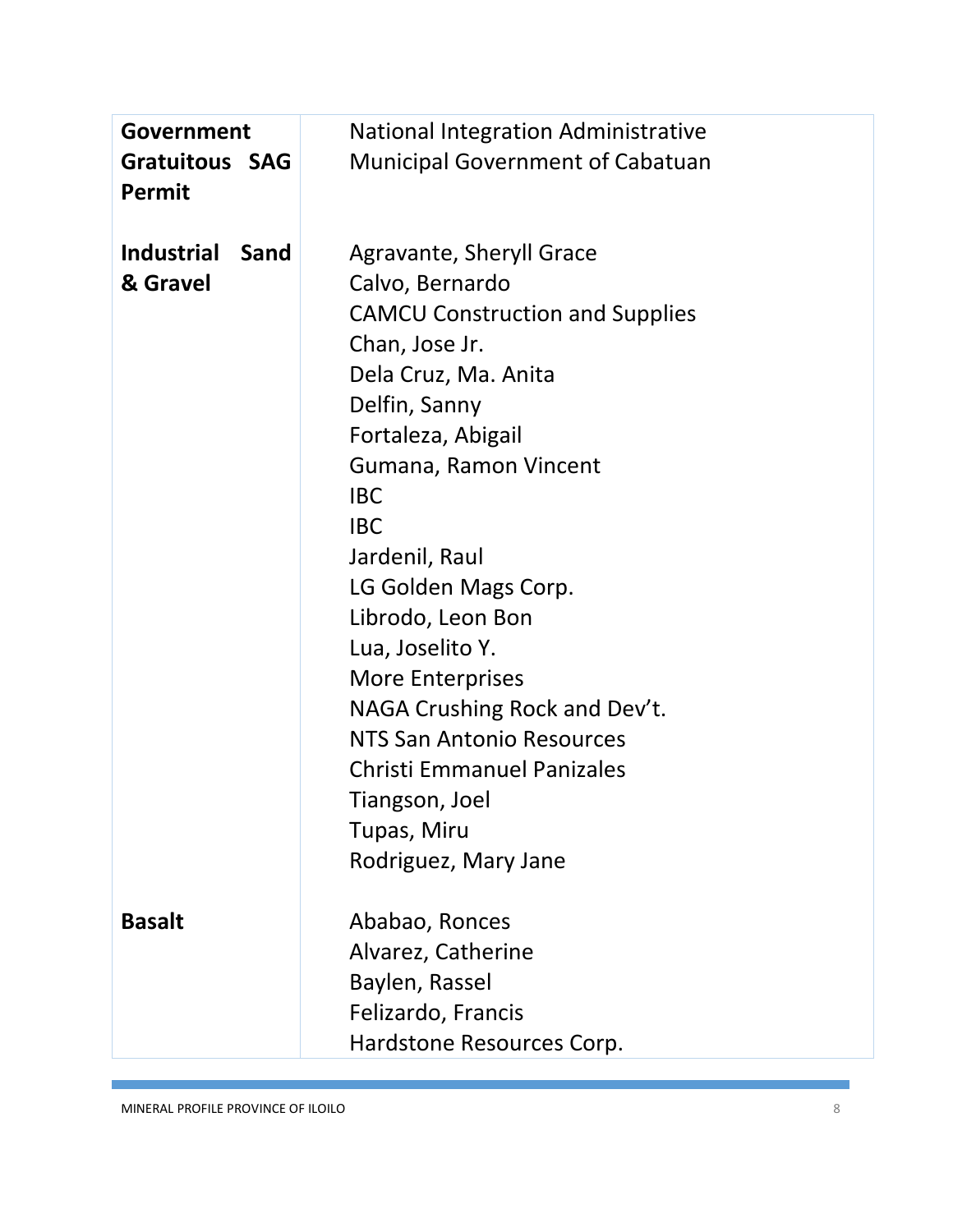|                       | Jalandoni, Carlo                  |
|-----------------------|-----------------------------------|
|                       | Jalandoni, Cesar                  |
|                       | Jalandoni, Emmanuel               |
|                       | Palencia, Pedro Jr.               |
| Limestone             | Perez, Jocelyn                    |
|                       | Valderama, Alfonso                |
|                       | Benedicto, Jessie III             |
|                       | Benedicto, Jesus Sr.              |
|                       | Deza, Cherry Ann                  |
|                       | Diaz, Editha                      |
|                       | Donguines, Agustin                |
|                       | Gelvero, Jamie                    |
|                       | Pagulong, Mardin                  |
| <b>Ordinary Earth</b> | Paluay, Isabelo                   |
|                       | Sobrino, Merlie                   |
|                       | 5017 Estancia Mine Inc.           |
|                       | Abanilla, Cyril Lenard            |
|                       | Abella, Ruby Ann                  |
|                       | <b>ALLENCON Development Corp.</b> |
|                       | Altamira, Rex                     |
|                       | Billena, Jocelle Lyn              |
|                       | Biton, Alan                       |
|                       | Biyo, Kim Jan                     |
|                       | Buan, Willie                      |
|                       | Buan, Willie                      |
|                       | Cabangal, Norman                  |
|                       | Cabarles, Andres                  |
|                       | Calderon, Teresita                |
|                       | Canaya, Gene                      |

f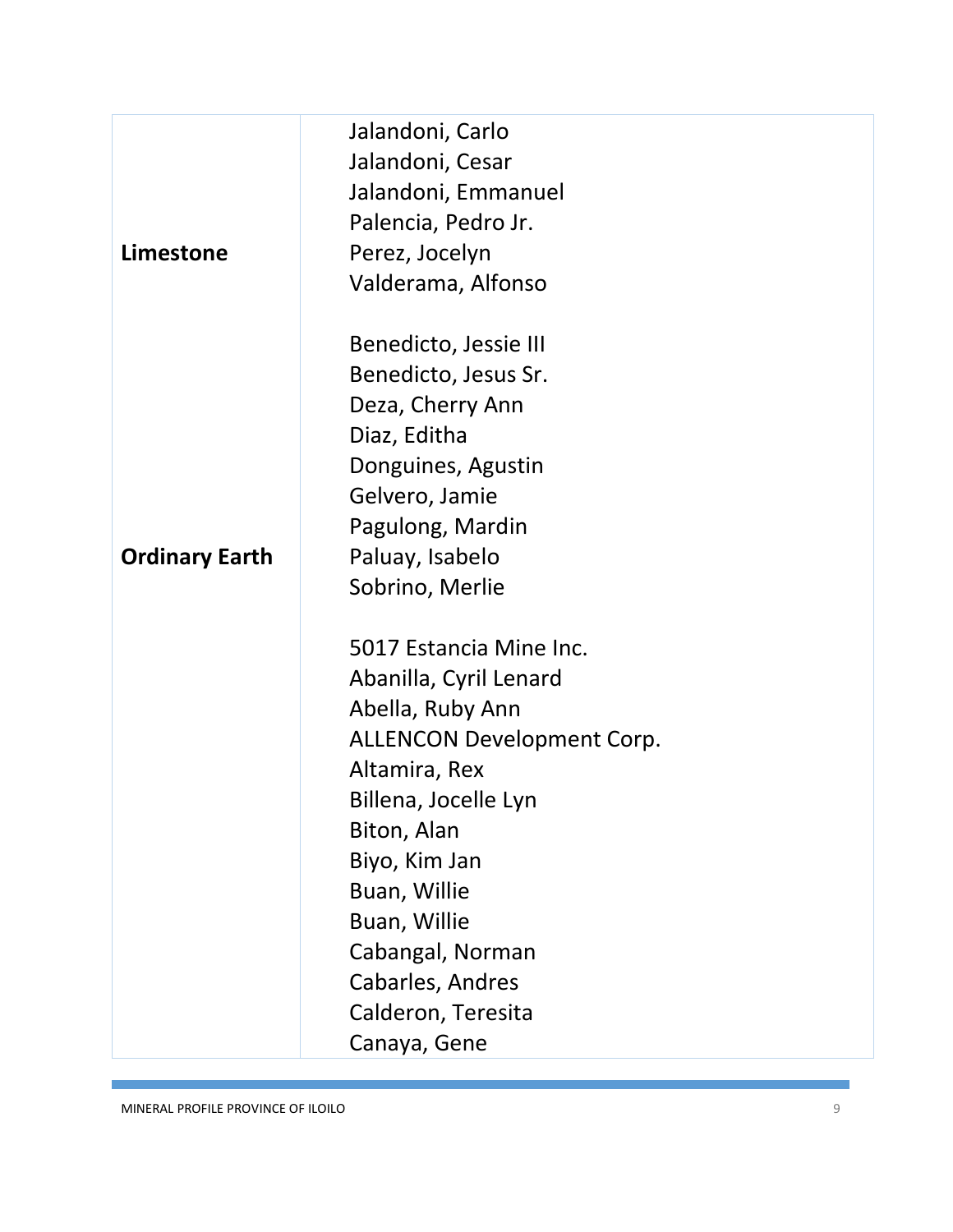Cartera, Ricardo Castellano, Jessica Catequista, Anjel Victorio Chua, Sixto Dadivas, Regor Francis De La Peña, Rosalie Doughty, Gemma Fama, Edmer Fama, John Hazel Fama, Merlyn Fama, Merlyn Gold Masterland, Inc. Gulamyo, Estel Hatian, Robie Hiponia, Wilfredo Jolor, Jesus Locsin, Krista Allen Locsin, Krista Allen Marmolejo, Reynold Marquez,Mark Martin Christian Newngton Builders NTS San Fernando Resources Mgmt. Corp. Pedregosa, Joe Niel Restia Marketing Sta. Cruz, Brend Suresca, Felisa Suresca, Felisa Triveles, Rosalina Valderama, Alfonso Zaragoza, Dandie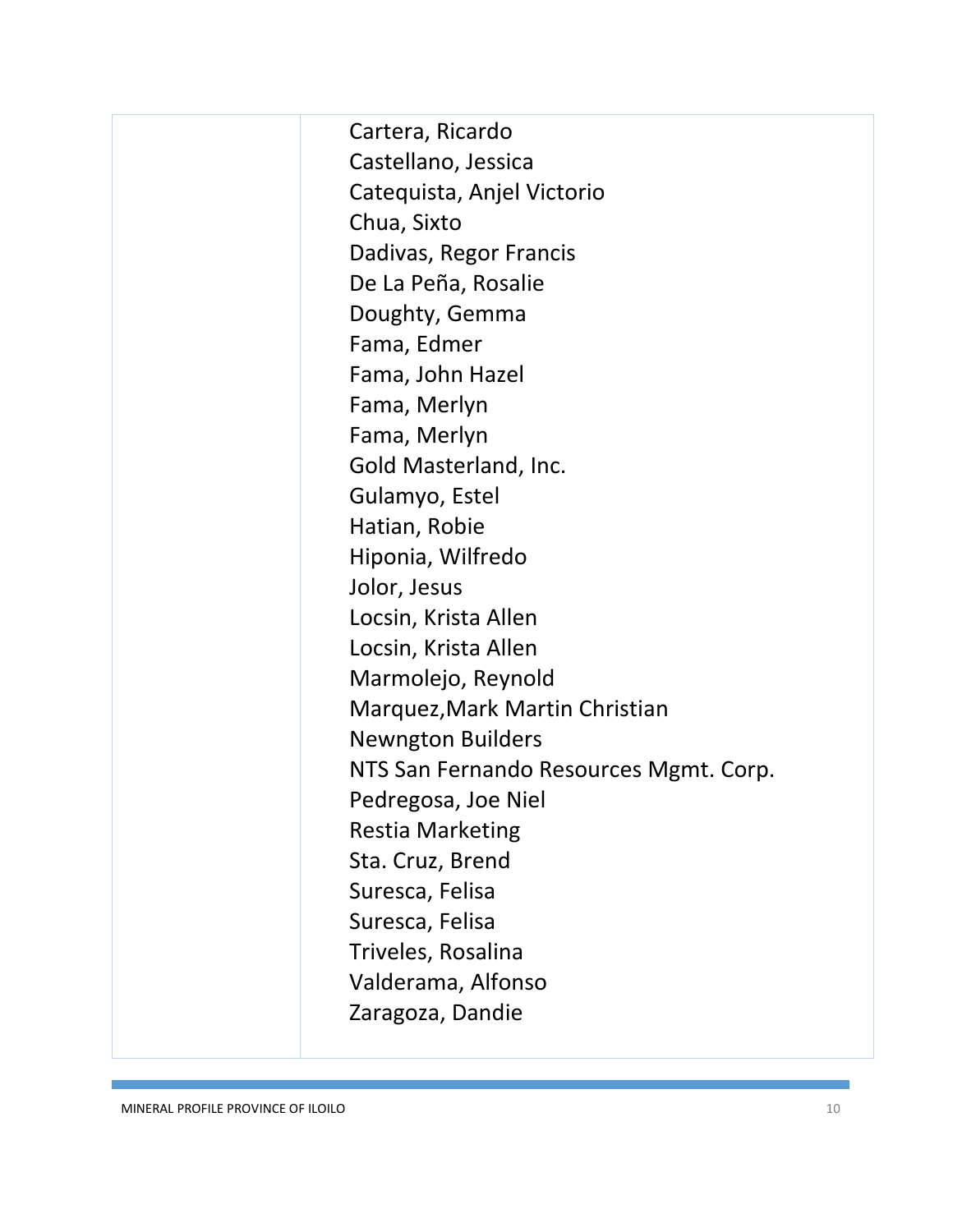# **IV. ECONOMIC CONTRIBUTION**

## **Mining Investments**

With regard to the mining investment of the Province, no records were found yet since companies are still under exploration period. Assets are yet to be found in the target areas.

| <b>Mineral Commodity</b> | Quantity         | Value (PhP)   |
|--------------------------|------------------|---------------|
| Sand and Gravel          | 246,871.00 Cu. M | 59,176,177.00 |
| Limestone                | 20,969.00 Cu. M  | 2,530,520.00  |
| <b>Basalt</b>            | 89,085.77 Cu. M  | 23,953,026.00 |
| <b>Ordinary Earth</b>    | 126,902.83 Cu.M  | 24,157,031.00 |
| <b>Base Course</b>       | 426 Cu.M         | 63,900.00     |

## **Production**

## **EMPLOYMENT**

| <b>Type of Permit</b>                                  | <b>Male</b>               | Female | Total |
|--------------------------------------------------------|---------------------------|--------|-------|
| <b>Mineral Production Sharing</b><br>Agreements (MPSA) | <b>Not submitted MGAR</b> |        |       |
| <b>Mineral Processing Permit</b><br>(MPP)              | 163                       | 48     | 211   |